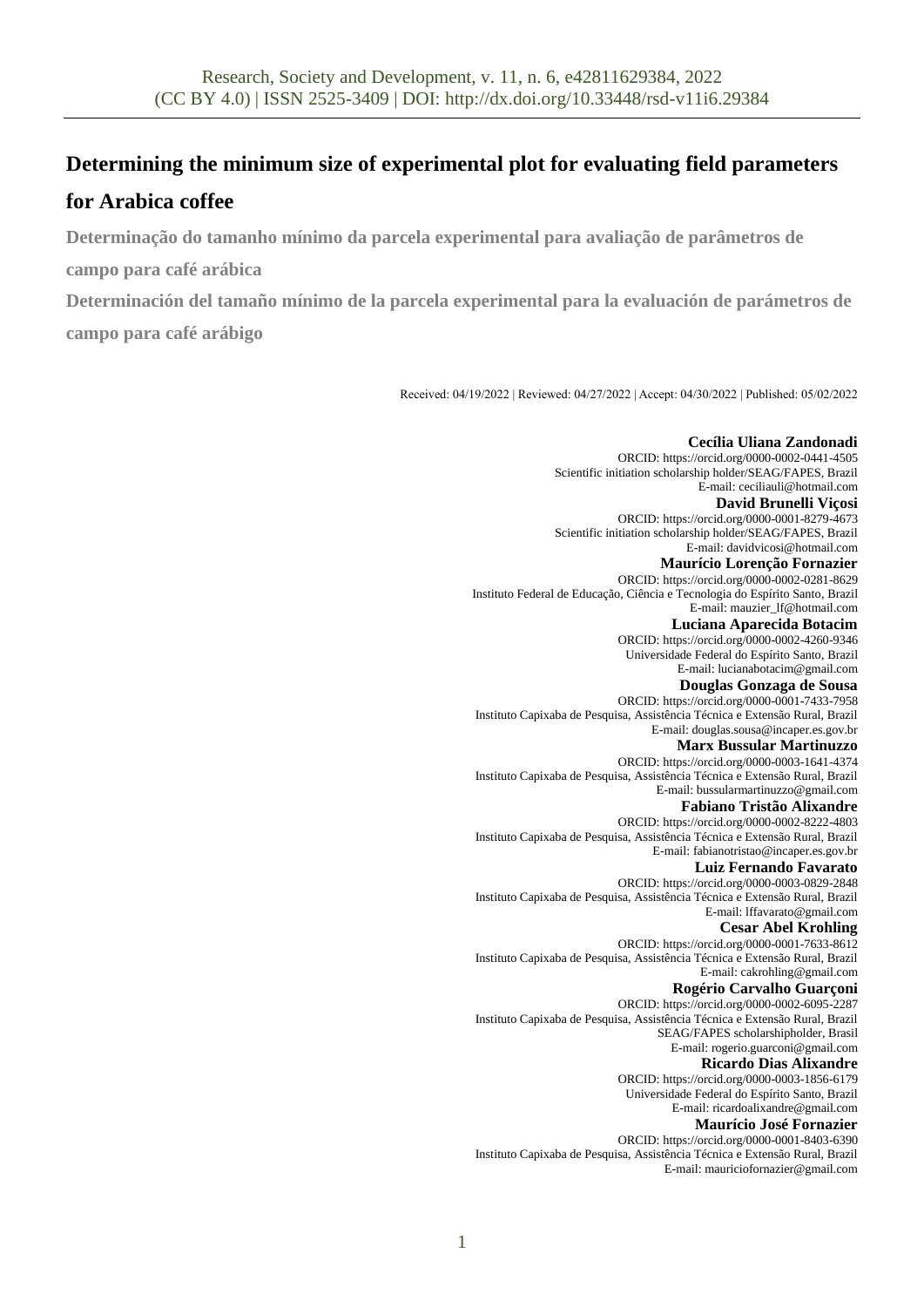#### **Abstract**

The coffee production chain has great socio-economic importance in Brazil, generating foreign exchange with great job-generating capacity. The Brazilian coffee production is circa 2.863 k tons and coffee research has contributed to the development of new technologies in order to increase yield. However, the size of plots used for coffee experiments has been variable and mostly based on the empirical researcher's experience. Therefore, this research was carried out aiming to determine the optimal size of experimental plots to evaluate field growing parameters of Arabica coffee. The modified maximum curvature model and the comparison of variances were the methods used. It is concluded that 2, 3, 3, and 6 plants per useful experimental plot of Arabica coffee are enough to evaluate the field growing parameters plant height, plant canopy diameter, vigor, and wet mass, respectively by the method of modified maximum curvature. Two plants per experimental plot were required when using the variance comparison method to the parameters plant height, and plant canopy diameter, and 4 plants were enough to the parameters vigor and wet mass. In general, four useful plants per experimental plot were enough using the variance comparison method and six useful plants when using the modified maximum curvature method.

**Keywords:** Bootstrap; Experimental accuracy; Experimental planning; Simulation.

#### **Resumo**

A cadeia produtiva do café tem grande importância socioeconômica no Brasil, gerando divisas com grande capacidade de geração de empregos. A produção brasileira de café é de cerca de 2.863 mil toneladas e a pesquisa cafeeira tem contribuído para o desenvolvimento de novas tecnologias a fim de aumentar a produtividade. No entanto, o tamanho das parcelas usadas para experimentos com café tem sido variável e baseado principalmente na experiência do pesquisador empírico. Portanto, esta pesquisa foi realizada com o objetivo de determinar o tamanho ideal de parcelas experimentais para avaliar parâmetros de cultivo de café arábica em condições de campo. O modelo de curvatura máxima modificado e a comparação de variâncias foram os métodos utilizados. Conclui-se que 2, 3, 3 e 6 plantas por parcela experimental útil de café arábica são suficientes para avaliar os parâmetros de cultivo em campo altura da planta, diâmetro da copa da planta, vigor e massa úmida, respectivamente pelo método da máxima curvatura modificada. Foram necessárias duas plantas por parcela experimental quando se utilizou o método de comparação de variância para os parâmetros altura de planta e diâmetro da copa da planta, e 4 plantas foram suficientes para os parâmetros vigor e massa úmida. Em geral, quatro plantas úteis por parcela experimental foram suficientes pelo método de comparação de variância e seis plantas úteis pelo método da máxima curvatura modificada.

**Palavras-chave:** Bootstrap; Planejamento experimental; Precisão experimental; Simulação.

#### **Resumen**

La cadena productiva del café tiene gran importancia socioeconómica en Brasil, generadora de divisas con gran capacidad para generar empleos. La producción brasileña de café es de alrededor de 2.863 mil toneladas y la investigación del café ha contribuido al desarrollo de nuevas tecnologías para aumentar la productividad. Sin embargo, el tamaño de las parcelas utilizadas para los experimentos con café ha sido variable y se ha basado principalmente en la experiencia del investigador empírico. Por lo tanto, esta investigación se realizó con el objetivo de determinar el tamaño ideal de parcelas experimentales para evaluar parámetros de cultivo de café arábigo en condiciones de campo. El modelo modificado de máxima curvatura y la comparación de varianzas fueron los métodos utilizados. Se concluye que 2, 3, 3 y 6 plantas por parcela experimental útil de café Arábica son suficientes para evaluar los parámetros de cultivo en campo altura de planta, diámetro de copa de planta, vigor y masa húmeda, respectivamente por el método de curvatura máxima modificada. Se necesitaron de 2 plantas por parcela experimental cuando se utilizó el método de comparación de varianza para los parámetros altura de planta y diámetro de copa de planta, y 4 plantas fueron suficientes para los parámetros vigor y masa húmeda. En general, 4 plantas útiles por parcela experimental fueron suficientes por el método de comparación de varianza y 6 plantas útiles por el método de curvatura máxima modificada. **Palabras clave:** Bootstrap; Planificación experimental; Precisión experimental; Simulación.

## **1. Introduction**

The coffee production chain has great socio-economic importance in Brazil, generating foreign exchange with great job-generating capacity. The Brazilian coffee production is circa 2.863 k tons. This number represents a 25.7% of decrease when compared to the result of the 2020' coffee harvest. The total area of Arabica and Robusta coffee in production is currently estimated at 2.2 million hectares, 1.8% greater than the estimated in the previous harvest. Arabica coffee represents 65% of Brazilian coffee production with an estimation of 1.884 k tons that will be yielded, signaling a 24.4% of total reduction (CONAB, 2021). The areas for the implantation of Arabica and Conilon coffee crops need to be properly mapped aiming to avoid significant production losses, as well as damage to coffee growers (Ferreira et al., 2021).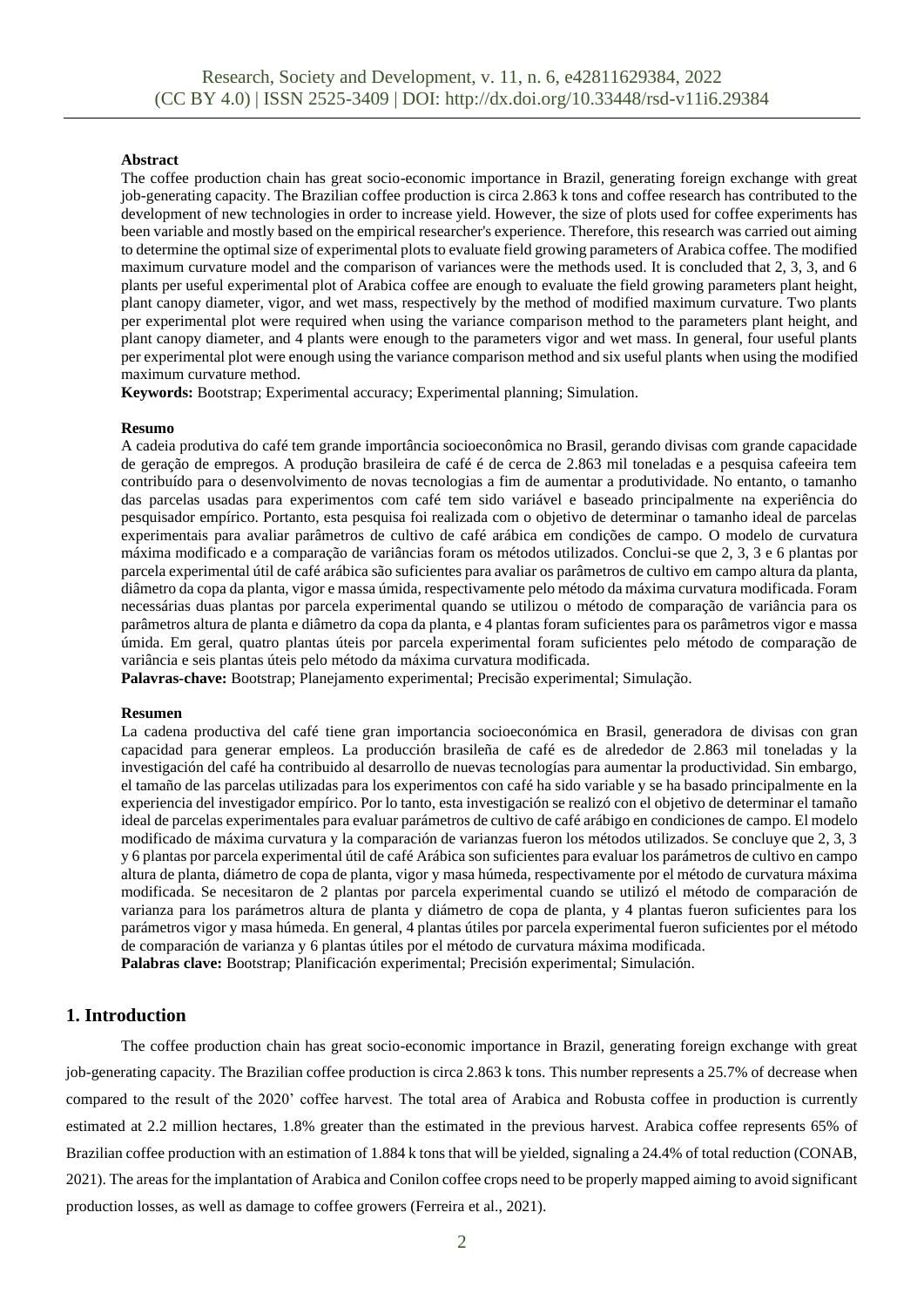Due to the great importance of coffee growing for the Brazilian agribusiness, research must be carried out aiming to develop new technologies in order to improve technologies to increase yield such as those related to coffee cultivars developing. However, in the scientific investigations a different size of experimental plots had been used, generally defined by the empirical researcher's experience, and based on the financial and human resources available to carry out the trials (Guarçoni el al., 2017, 2020a). As an example, Silva et al. (2021) used 28 plants per plot in a field trial aiming to evaluate the initial growth of seedlings of six coffee cultivars in Areia-PB, Brazil, and Fernandes et al. (2020) used 10 plants per plot in Alto Paranaíba, MG, Brazil.

The researcher must define the experimental plot size in the experimental plans before installing your trials under field conditions aiming to increase the precision of results in research trials because. If the plot size is smaller than that obtained in the research, the estimates will be less precise inducing experimental errors and imprecise conclusions. The optimal size of experimental plots may be determined using several statistical methods including the modified maximum curvature, and the variance comparison. The former was used to determine the optimal experimental plot size for pineapple 'Vitória' (Leonardo et al., 2014), to determine the sample size for forage cactus traits and common beans (Guimarães et al., 2019b, 2021), cabbage (Mateus et al., 2020), and to determine the plot size for physicochemical parameters of Arabica coffee (Guarçoni et al., 2020b). It was also used to compare three methods of estimating the optimal plot size to evaluate the fresh matter productivity of millet, slender leaf rattlebox and showy rattlebox (Cargnelutti Filho, 2021).

The method of variance comparison estimates the variances of different plot sizes and compares them using the Bartlett test. This method was used to determine the size of experimental plots for field sweet potato production (Vallejo and Mendoza, 1992). This method was also used aiming to estimate plot size in forage cactus and cassava field trials (Guimarães et al., 2019a; Viana et al., 2002). These methods use blank or uniformity tests where only one variety is planted, receiving the same cultivation practices. For a greater consistency of the regression methods in obtaining the optimal experimental plot size, Mammen and Nandi (2012) used the bootstrap method, which consists of a statistical resampling technique based on simulation.

Research on optimal experimental plot size for Arabica coffee is important to increase experimental efficacy, as well as to optimize the cost/benefit ratio of the field trials. Based on this need, this research was carried out aiming to determine the optimal experimental plot size to evaluate the growing parameters of Arabica coffee under field conditions using the modified maximum curvature and variance comparison methods.

### **2. Methodology**

#### **2.1 Experimental trial**

The uniformity trial was carried out using 100 useful plants with 10 lines of 10 Arabica coffee plants cultivar Catucaí 785/15 (CAK selection). The experimental area was located in a sloped (40%) region at 850 m altitude in the municipality of Brejetuba (20°13'08"S, 41°18'56W), State of Espírito Santo, Brazil (Figure 1). The coffee crop was six-years old and spaced 2 x 1 m. The same good agricultural practices were used in all coffee plants (Alixandre et al., 2020; Chávez et al., 2022). Weed control was performed using a manual costal mower from October to March. Liming was used in June and the fertilizer application was divided into three equal doses from October to March, according to the results of soil analysis. Chemical control of insects and diseases was carried out in the second half of October as a preventive measure.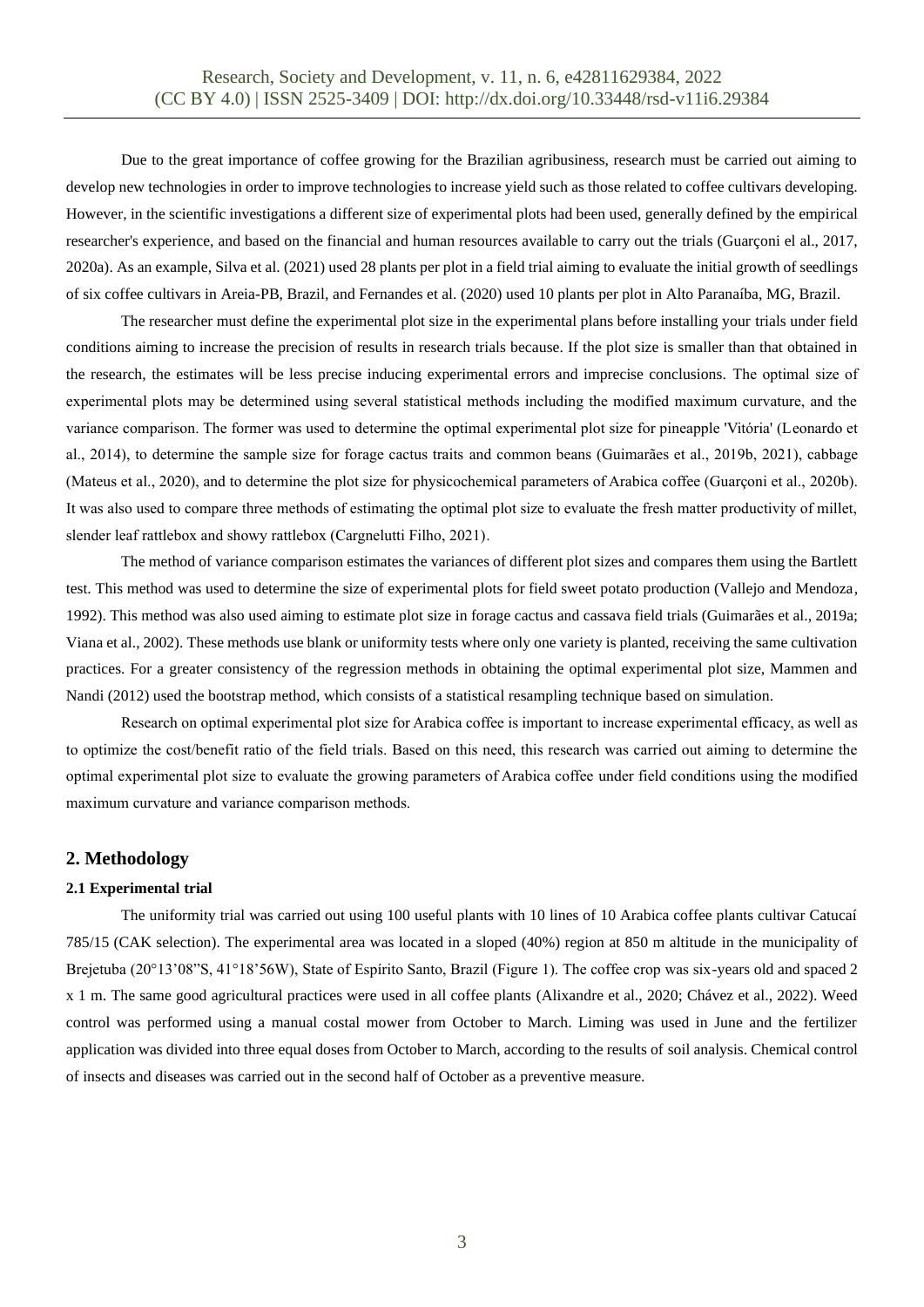**Figure 1** – Map of farm location where the research was carried out according to altitude and geographical coordinates, municipality of Brejetuba, State of Espírito Santo, Brazil.



Source: Elaborated by Cecília U. Zandonadi (2022).

The field parameters plant height, plant canopy diameter, vigor, and wet mass were evaluated. The plant height was determined using a topographic ruler placed parallel to the coffee stem, measuring from the soil surface to the apical bud of the orthotropic branch. The plant diameter was determined with topographic ruler placed transversely to the orthotropic branch in relation to the coffee line, measuring the greatest distance between the first pair of leaves present in the opposite plagiotropic branches. Vigor was evaluated by assigning grades on a scale of 1 to 10, depending on the vegetative development of the plants; grade 1 was given to plants with little vigor and 10 to those with optimal vegetative development (Guarçoni et al., 2020a).

#### **2.2 Models for estimating the optimal experimental plot size**

Statistical analyses were performed for the method of comparison of variances according to the criterion of hierarchical classification with the plots differing in size and number of plants, however, all of them filled the experimental area (Vallejo and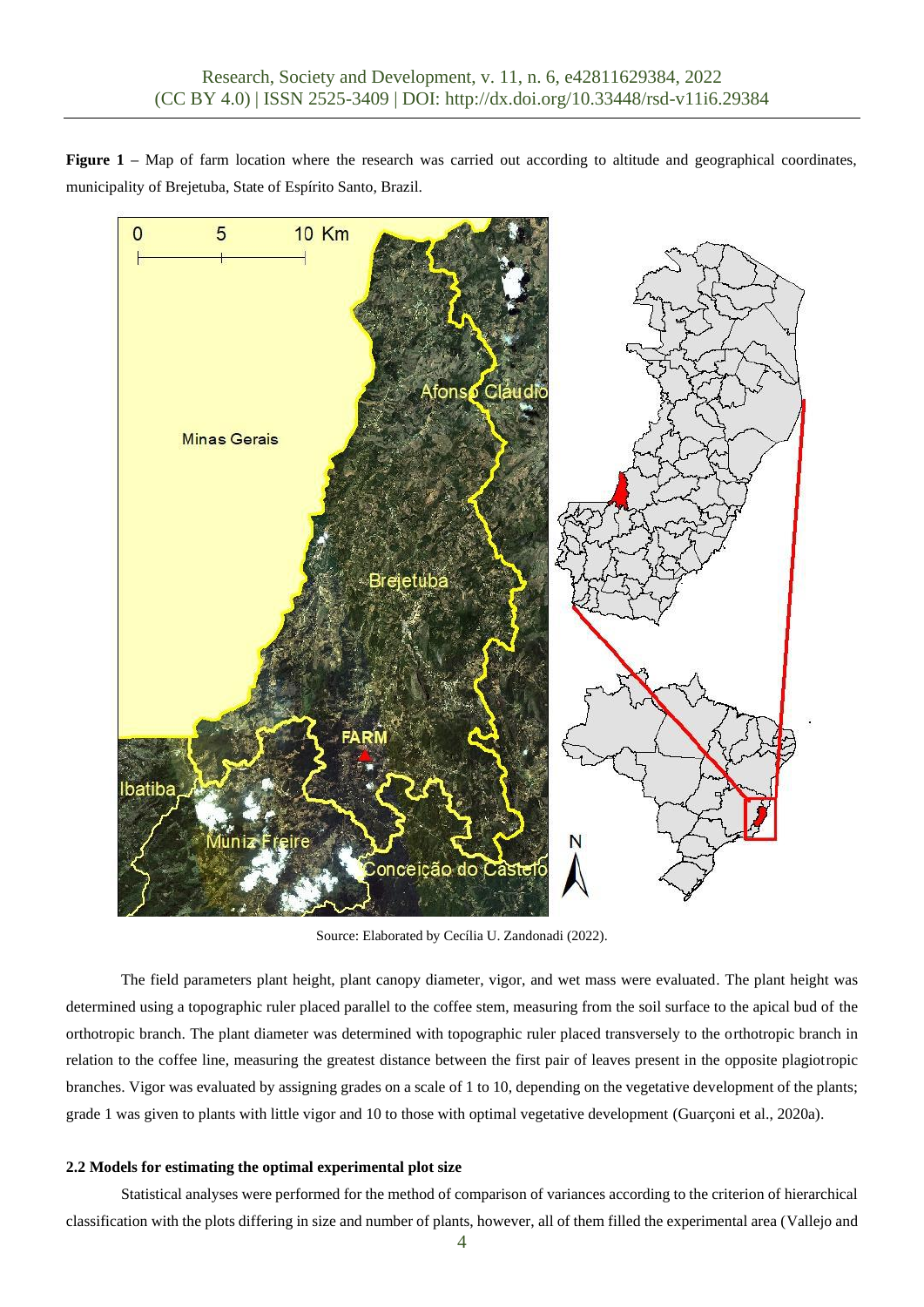Mendonza, 1992) (Table 1). This method consists of consecutive Bartlett tests to verify the homogeneity of the variances, excluding, in each test, the smallest portion in which the variance was statistically different. Testing continued until a group of plot sizes with statistically similar variances was obtained. Then, it was inferred that the smallest plot size of the tested group corresponded to the optimal experimental plot size (Vallejo and Mendoza, 1988).

| # plants | Area $(m2)$ | # plots |  |
|----------|-------------|---------|--|
|          | 2           | 100     |  |
| 2        | 4           | 50      |  |
| 4        | 8           | 25      |  |
| 5        | 10          | 20      |  |
| 10       | 20          | 10      |  |
| 20       | 40          | 5       |  |
| 25       | 50          | 4       |  |
| 50       | 100         | 2       |  |

**Table 1 -** Number of plants (#plants), area (area) and number of plots (#plots).

Source: Authors.

To determine the optimal size of experimental plots for the modified maximum curvature model method, the grouping of different plot sizes and their respective coefficients of variation was used by the bootstrap method with 1000 sample simulations with 1, 2, 4, 5, 10, 20, 25 and 50 plants per experimental plot (Leonardo et al., 2014). For the modified maximum curvature method (Lessman and Atkins, 1963) the process begins with the adjustment of equation 1 for the evaluated parameters:

$$
CV_X = \frac{A}{X^B} \quad (equation 1)
$$

For this method, the optimal plot size - X*op* is calculated algebraically through equation 2, where A and B are obtained by the least-squares method.

$$
X_{OP} = \left[\frac{A^2 B^2 (2B + 1)}{B + 2}\right]^{\frac{1}{2 + 2B}} (equation 2)
$$

#### **2.3 Statistical analysis**

Free software R was used to carry out the bootstrap process simulations and to obtain the statistics on the methods for the optimal plot size (R Core Team, 2021). The regression models of the modified maximum curvature method were tested using the F test, and the variances of the comparison of variances test were compared using the Bartlett test.

#### **3. Results and Discussion**

The variances of the plots with 1 and 2 plants differed statistically from each other for the parameters plant height and plant canopy diameter; the variances of the other sizes of plots also did not differ statistically from each other, two by two, by the Bartlett test (p>0.05). The optimal experimental plot size was 2 plants for these two variables or for the 4  $m<sup>2</sup>$  area (Table 2) (Vallejo and Mendonza, 1992). On the other hand, for the parameters vigor and wet mass, the variances of the plots with 2 and 4 plants differed from each other, and the optimal experimental plot size for these two characteristics was 4 plants.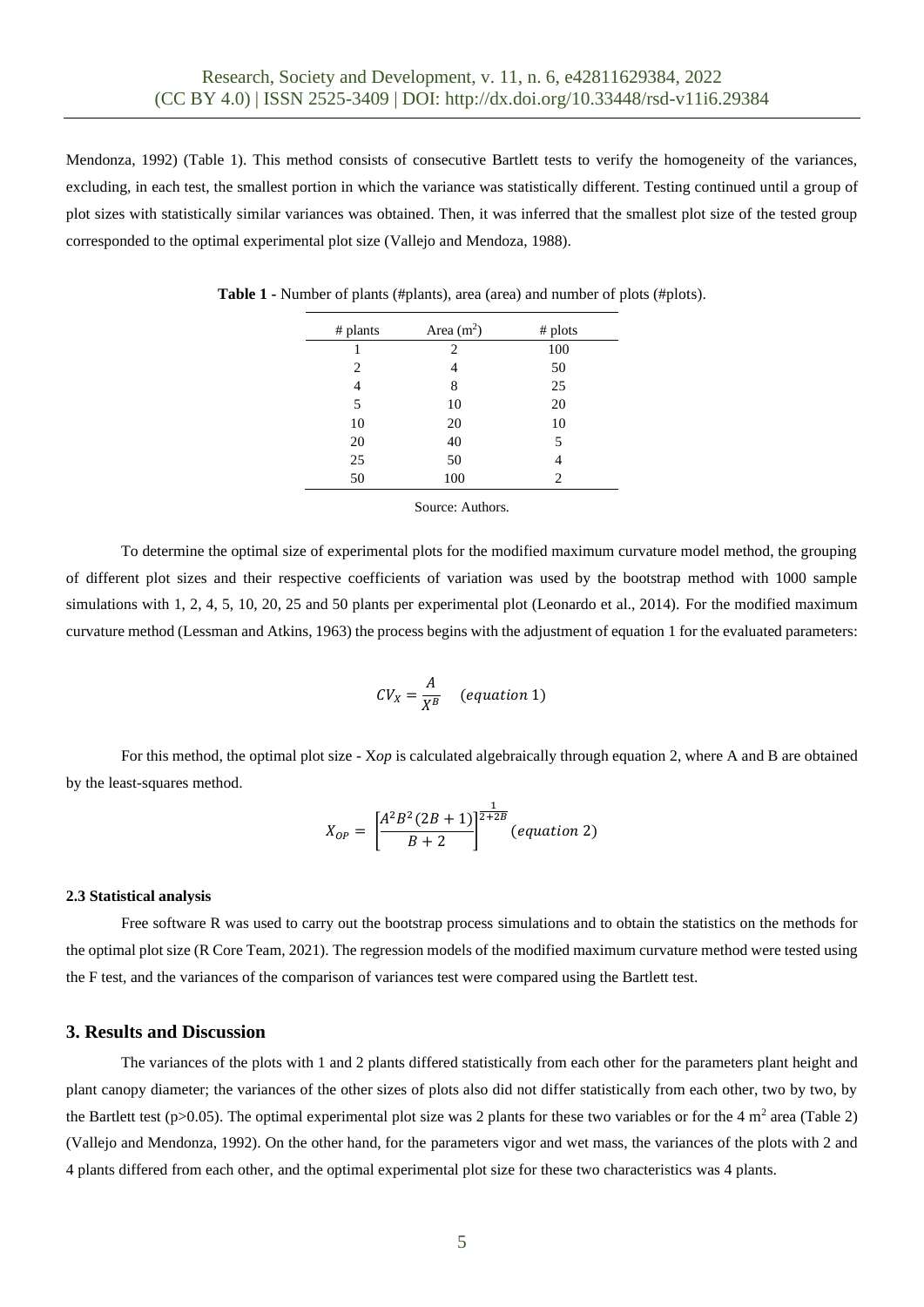These data confirm the inverse relationship between plot sizes and their respective variances, as these tend to decrease with increasing plot size (Vallejo & Mendonza, 1992).

| # plants       | # plots                     | Evaluated field parameters of Arabica coffee plants |                |              |            |
|----------------|-----------------------------|-----------------------------------------------------|----------------|--------------|------------|
|                |                             | plant height                                        | plant canopy   | vigor        | wet mass   |
|                | 100                         | $0.008344758a^*$                                    | 0.0020872350a  | 0.24270200 a | 2771096 a  |
| $\mathfrak{D}$ | 50                          | 0.003838408 h                                       | 0.0009317827 b | 0.15002550a  | 1305509 b  |
| 4              | 25                          | 0.002221500 h                                       | 0.0006527162 h | 0.06260417 h | 403812.7 c |
| 5              | 20                          | 0.002189168 h                                       | 0.0005419790 h | 0.04155263 h | 251048.8 c |
| 10             | 10                          | 0.001061289 b                                       | 0.0004150382 h | 0.03669444 h | 225322.6c  |
| 20             | 5                           | 0.000708300 b                                       | 0.0003220250 h | 0.02668750 h | 113708.0 c |
| 25             | $\overline{4}$              | 0.000338080 h                                       | 0.0001299870 h | 0.01103333 b | 69739.64 c |
| 50             | $\mathcal{D}_{\mathcal{L}}$ | 0.000079380 b                                       | 0.0000316013 b | 0.00320000 b | 64296.98 c |

**Table 2 -** Estimates of plot size variances for the evaluated field parameters of Arabica coffee plants.

\*Variances followed by the same letter in the column do not differ by the Bartlett test (p<0.05). Source: Authors.

The coefficient of variation of the parameters plant height, plant canopy diameter, vigor, and wet mass was a function of the number of plants using the modified maximum curvature model method (Figure 1). The optimal size of experimental plots for the parameters plant height, plant canopy diameter, vigor, and wet mass was respectively 1.83; 2.35; 2.20 and 5.12, respectively, with approximately 2, 3, 3, and 6 plants per useful experimental plot.

The results of the optimal plot size using the two studied methods were lower than those used in field Arabica coffee trials such as Veiga et al. (2018) and Bonomo et al. (2008). These trials used 10 plants per plot to evaluate field parameters of Arabica coffee genotypes resistant to rust and also the yield under irrigation. Our results were also inferior to those carried out by Freitas et al. (2007) and Cipriano et al. (2014). These authors used 8 plants in the useful plots in order to study quantitative parameters in small heights Arabica coffee cultivars, and also the mass and volume parameters of the coffee cultivar Topázio MG1190.

The results obtained using the methods of variance comparison and using the modified maximum curvature model were lower than those pointed out by Guarconi et al. (2020a); these authors found the number of 7 plants per useful experimental plot in the linear plateau response model method when evaluating agronomic and sensory parameters.

The results obtained in this study using the modified maximum curvature model, e.g., six plants were also found by Guarçoni et al. (2020b) with physicochemical parameters of coffee. On the other hand, the number of four useful plants per plot was pointed out using these authors using the method of variance comparison for the same physicochemical parameters.

Plot size for field parameters pointed out in the maximum curvature model has already been found by Vilela et al. (2017) evaluating parameters of new Arabica coffee cultivars as a function of NPK fertilization when they used six plants in the useful plot. Paiva et al. (2010) evaluated the agronomic behavior of small heights progenies using four plants per useful plot, a result observed for the three characteristics in the method of comparison of variances.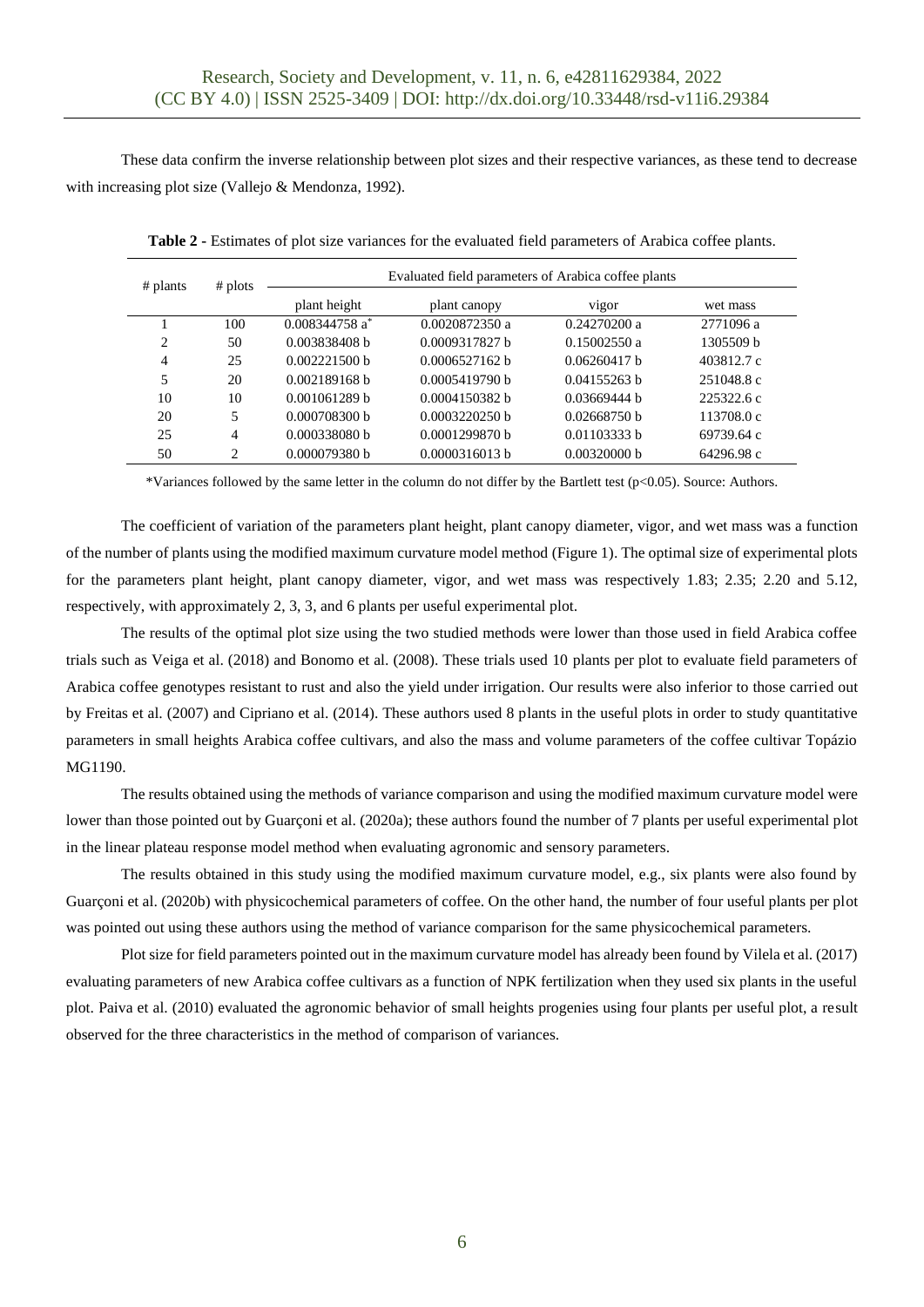**Figure 2 –** Relationship between the coefficient of variation and plot size using the modified maximum curvature method for the parameters plant height (A), plant canopy diameter (B), vigor (C), and wet mass (D);  $* =$  significant at 5%;  $** =$  significant at 1%, by the F test;  $ns = not significant$ .





# **4. Conclusion**

The modeling used in the present study allows us to conclude that it is possible, according to the tested data, to recommend the optimal size of experimental plots for Arabica coffee.

According to the modified maximum curvature method it is needed 2, 3, 3, and 6 plants per useful experimental plot of Arabica coffee to evaluate the parameters of plant height, plant canopy diameter, vigor, and wet mass.

According to the method of variance comparison, two useful plants per experimental plot are enough for evaluating the plant height and plant canopy diameter, and four plants to evaluate the vigor and wet mass.

In general, four useful plants per experimental plot are needed for the variance comparison method and six useful plants for the modified maximum curvature method.

Other uniformity experiments with other Arabica coffee cultivars need to be carried out in order to not harm the final experimental accuracy.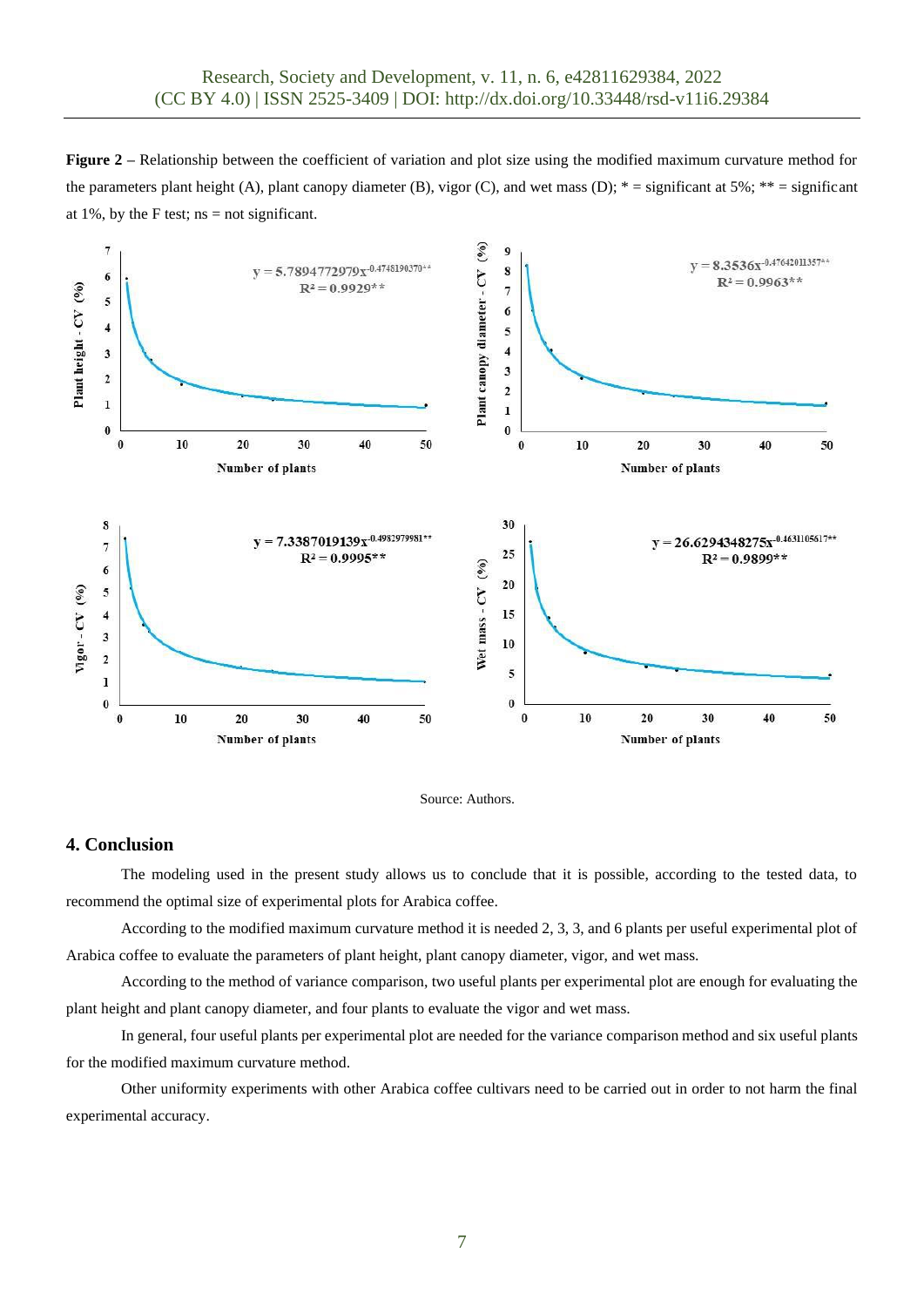#### **Acknowledgment**

The authors would like to thank to the Secretary of State for Agriculture, Supply, Aquaculture and Fisheries (SEAG-ES) and to the Espírito Santo Research and Innovation Support Foundation (FAPES) for the financial support of this research, for the granting of a coordinator scholarship to the researcher RCG, government institutional project scholarship - BPIG to CUZ and DBV (Portaria nº 002-R/2020 - Banco de Projetos de Pesquisa - SEAG, Process: 2020-CHJ7V, Termo de Outorga 581/2020); the Scientific Magister Science grant to the MLF and LAB; to the Capixaba Institute for Research, Technical Assistance and Rural Extension (INCAPER) for the support in conducting the experimental area and equipment available for the research.

#### **References**

Bonomo, R., Oliveira, L. F. C., Silveira Neto, A. N. & Bonomo, P. (2008). Produtividade de cafeeiros arábica irrigados no cerrado goiano. *Pesquisa Agropecuária Tropical*, 38 (4), 233-240.

Cargnelutti Filho, A., Loregian, M. V, Bubans, V. E., Somavilla, F. M., Da Costa, S. L. (2021). Comparison of methods for estimating the optimum plot size for pearl millet, slender leaf rattlebox, and showy rattlebox. *Revista Caatinga*, 34 (2), p. 267-256.

Chávez, D. M. N., Jácome, M. G. O. & Florentino, L. A. (2022). Good agricultural practices in enterprises led by young people and women from family farming in Minas Gerais. *Research, Society and Development*, 11 (4), e44811427537.

Cipriano, P. E., Ferreira Junior, J. B., Almeida, S. L. S. & Campos, K. A. (2014). Tamanho útil de parcela para produtividade de cafeeiro adulto. *Revista da Estatística*, 3 (3), 734-738.

CONAB - Companhia Nacional de Abastecimento. Acompanhamento da Safra Brasileira de Café. Safra 2021. (2021). *Quarto Levantamento*. [https://www.conab.gov.br/info-agro/safras/cafe/boletim-da-safra-de-cafe.](https://www.conab.gov.br/info-agro/safras/cafe/boletim-da-safra-de-cafe)

Fernandes, M. I. S., Assis, G. P., Nascimento, l. G., Cunha, B. A., Airão, A. L. C. & Gallet, D. S. (2020). Coffee cultivars productive and quality parameters in the Alto Paranaiba region, Minas Gerais, Brazil. *Research, Society and Development*, 9 (9), e147996681.

Ferreira, M. L., Andrade, A; M. & Santiago, W. E. (2021). Geoprocessing applied to the identification of areas suitable for coffee cultivation. *Research, Society and Development*, 10 (4), e17410414050.

Freitas, Z. M. T. S., Oliveira, F. J., Carvalho, S. M., Santos, V. F. & Santos, J. P. O. (2007). Avaliação de caracteres quantitativos relacionados com o crescimento vegetativo entre cultivares de café arábica de porte baixo. *Bragantia*, 66 (2), 267-275.

Galvão, R. N., Silva, S. S., Costa, V. C., Caliman, G. B., Betini, R. P., Oliveira, T. N., Côco, L. G., Andrião, N. B., Pereira, L. L., Caliman, R. B., Guarçoni, R. C. & Rodrigues, F. C. (2018). Tamanho de amostra para avaliar características físico-químicas de tomate. *Revista Científica Intelletto*, 3, 1-10.

Guarçoni, R. C., Souza, J. L., Favarato, L. F., Angeletti, M. P. & Bahiense, D. V. (2017). Determinação do tamanho ótimo de parcela experimental para experimentos com repolho utilizando simulação e métodos de estimação. *Revista Científica Intelletto*, 2 (2), 79-87.

Guarçoni, R. C., Alixandre, F. T., Sousa, D. G., Pereira, L. L., Brioschi Junior, D., Souza, L. H. B. P., Favarato, L. F. & Marcate, J. P. P. (2020a). Plot size for evaluation of agronomic and sensorial characteristics of arabica coffee. *Revista Brasileira de Biometria*, 38 (1), 57- 68.

Guarçoni, R.C., Brioschi Junior, D., Alixandre, F. T., Pereira, L. L., Sousa, D. G., Marcate, J. P. P., Favarato, L. F., Souza, L. H. B. P., Fornazier, M. J. & Filete, C. A. (2020b). Tamanho ótimo de parcela experimental para avaliar características físico-químicas de café arábica. *Revista Ifes Ciência*, 6 (3), p.03-11.

Guimarães, B. V. C., Carvalho, A. J., Aspiazú, I., Silva, L. S., Silva, R. R. P., Pimenta, A. M. L., & Moura, M. M. A. (2021). Optimal plot size for experimentation of common beans (*Phaseolus vulgaris* L.) in the northern region of Minas Gerais, Brazil: Experimental plots. Revista De La Facultad De Ciencias Agrarias UNCuyo, 53(2), 55–63. https://doi.org/10.48162/rev.39.039

Guimarães, B. V. C., Donato, S. L. R., Aspiazu, I., Azevedo, A. M. & Carvalho, A. J. (2019a). Methods for Estimating Optimum Plot Size for 'Gigante' Cactus Pear. *Journal of Agricultural Science*, 11 (14), 205-215.

Guimarães, B. V. C., Donato, S. L. R., Aspiazu, I., Azevedo, A. M. & Carvalho, A. J. (2019b). Size of plots for experiments with cactus pear cv. Gigante. *Revista Brasileira de Engenharia Agrícola e Ambiental*, 23 (5), 347-351.

Leonardo, F. A. P., Pereira, W. E., Silva, S. M., Araújo, R. C. & Mendonça, R. M. N. (2015). Tamanho ótimo da parcela experimental de abacaxizeiro 'Vitória'. *Revista Brasileira de Fruticultura*, 36 (4), 909-916.

Lessman, K.J. & Atkins, R.E. (1963). Optimum plot size and relative efficiency of lattice designs for grain sorghum yield test. *Crop Science*, 3 (1), 477-481.

Mammen, E. & Nandi, S. Bootstrap and resampling. (2012). In: Gentle, J. E., Hardle, W. K. & Mori, Y. (Ed.). *Handbook of computational statistics*, p. 499- 527.

Mateus, V. F., Moreira, G. R., Jaeggi, M. E. P. C. Rocha, R. S., Silva, R. K. G., Pereira, I. M., Oliveira, T. R. A., Cruz, D. P., Moreira, T. B. R., Oliveira, W. B. S.., Rocha, J. G., Monteiro, E. C., Souza, A.; Sant'Anna, C. Q. S. S.., Gravina, G. A., Daher, R. F.; Rodrigues, R R., Parajara, M. C.; Batista, J. N., Capetini, S. A. (2020). Optimal plot size for cabbage experiments. Research, Society and Development, 9 (11), e2239119744.